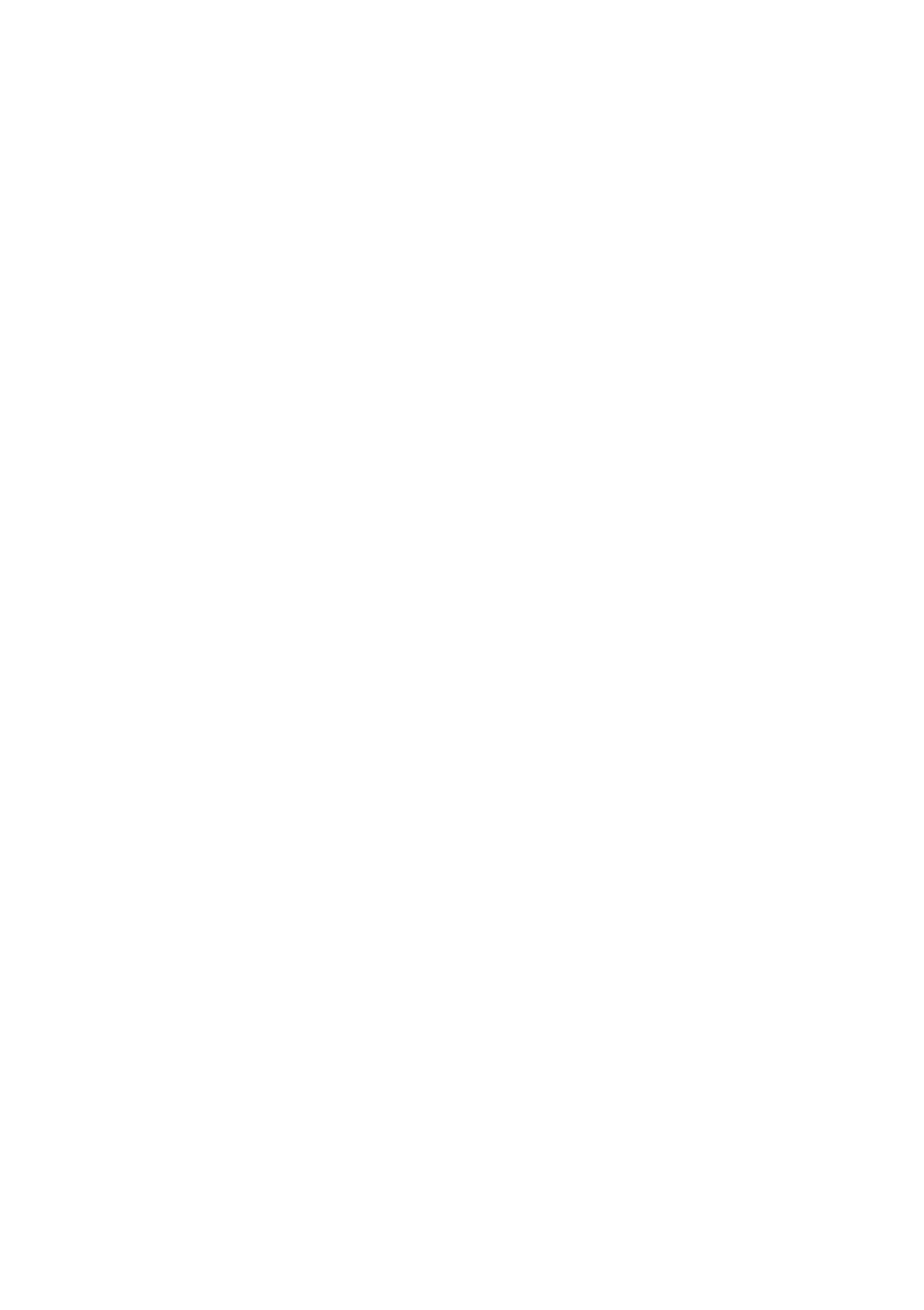# Pames, Jonaces, and Franciscans in the Sierra Gorda:

*Mecos and* Missionaries

By Robert H. Jackson

Cambridge **Scholars** Publishing

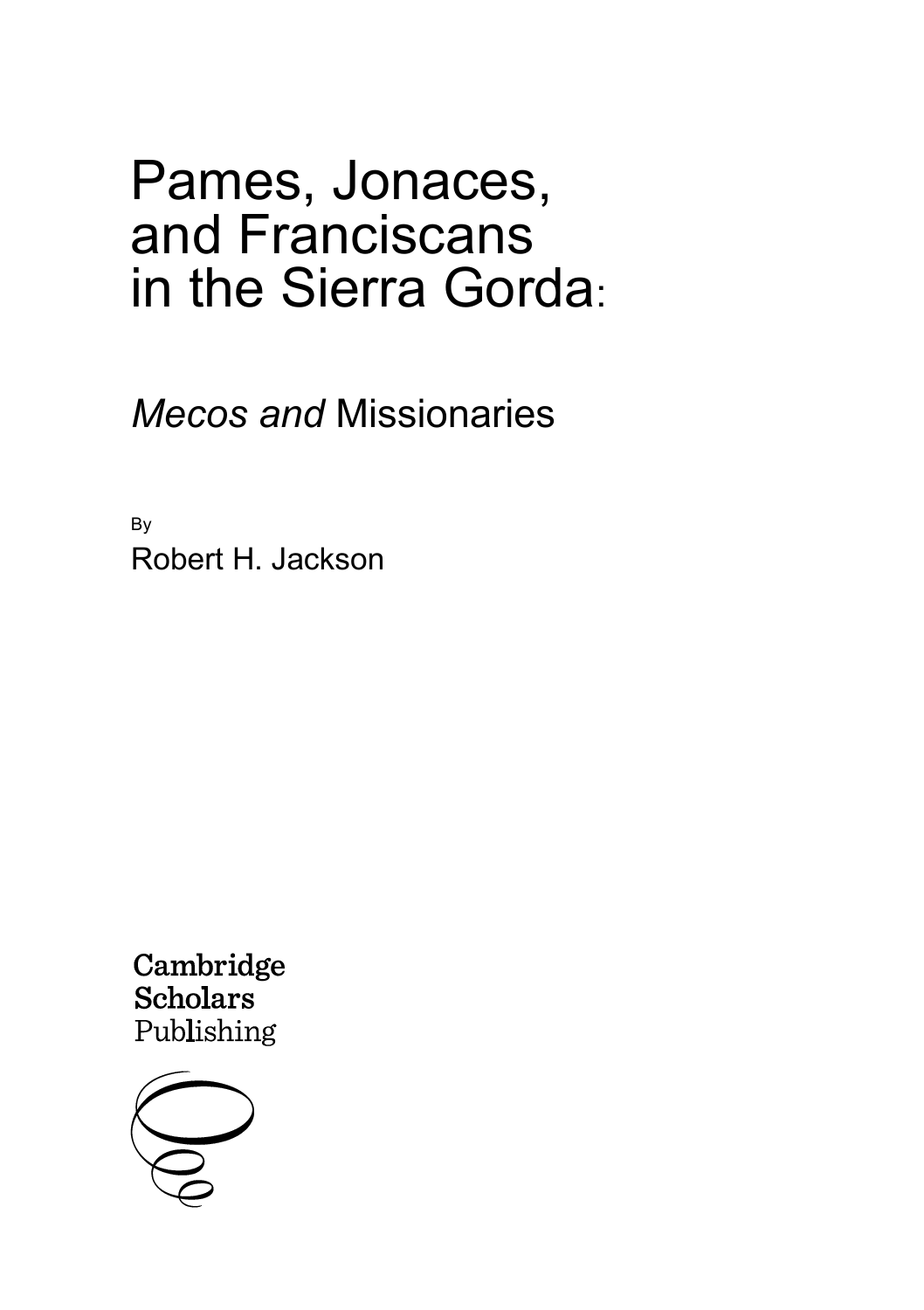#### Pames, Jonaces, and Franciscans in the Sierra Gorda: *Mecos* and Missionaries

Pames, Jonaces, and Franciscans in the Sierra Gorda: *Mecos* and Missionaries

By Robert H. Jackson

This book first published 2017

Cambridge Scholars Publishing

Lady Stephenson Library, Newcastle upon Tyne, NE6 2PA, UK

British Library Cataloguing in Publication Data A catalogue record for this book is available from the British Library

Copyright © 2017 by Robert H. Jackson

All rights for this book reserved. No part of this book may be reproduced, stored in a retrieval system, or transmitted, in any form or by any means, electronic, mechanical, photocopying, recording or otherwise, without the prior permission of the copyright owner.

ISBN (10): 1-4438-1692-2 ISBN (13): 978-1-4438-1692-2

vi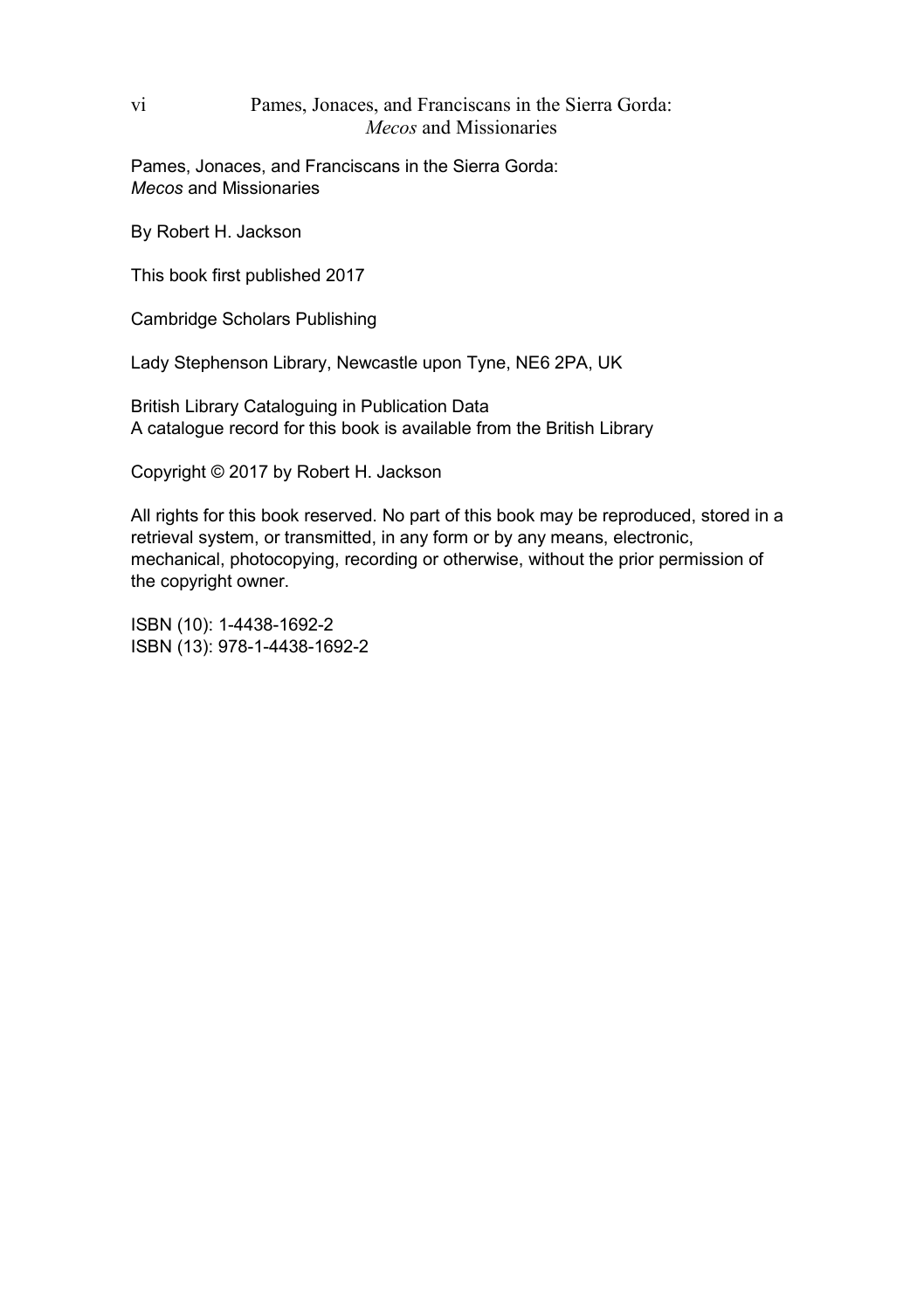

Cadereyta



A panel of the lower cloister Culhuacán tebaída series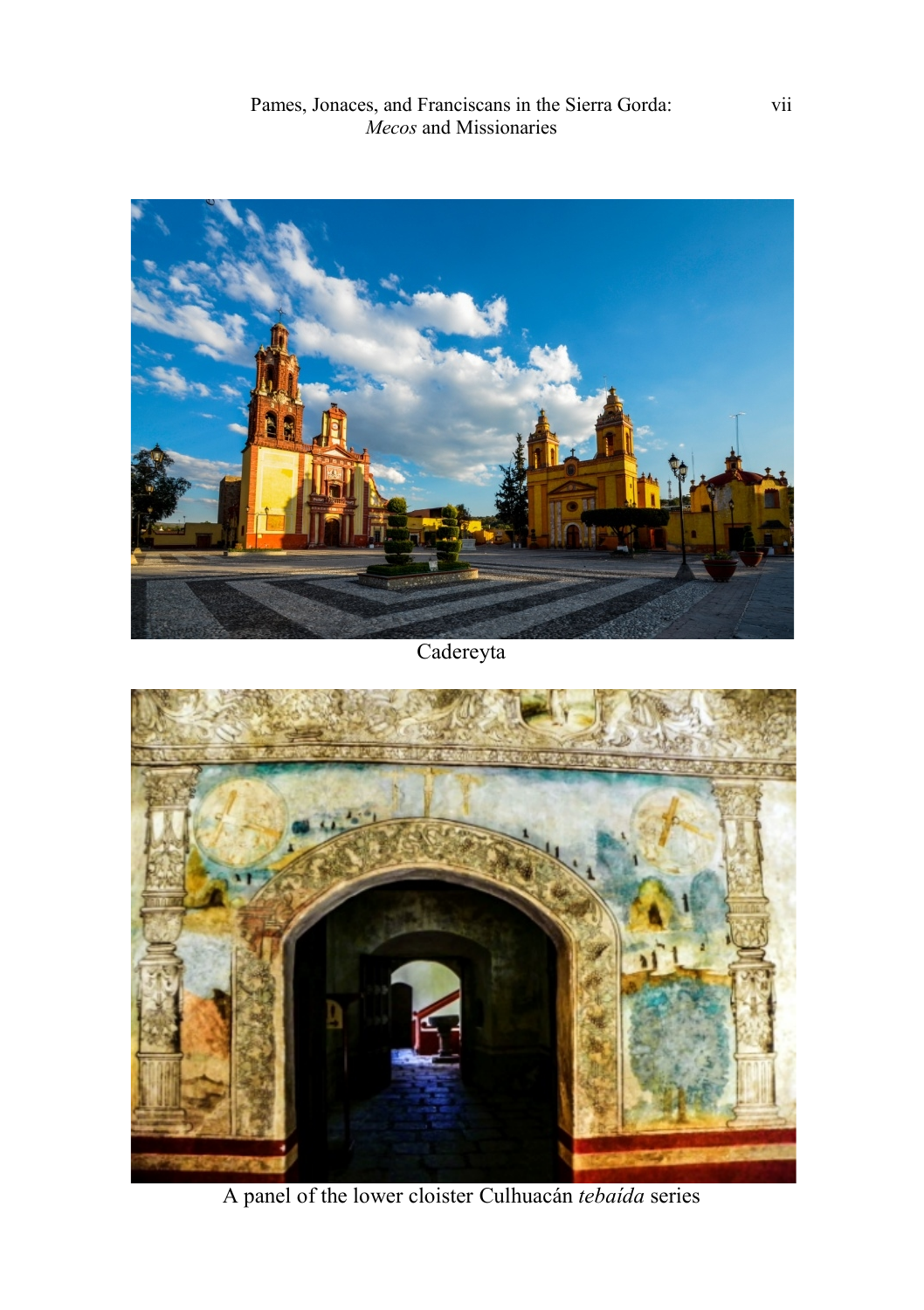

San Miguel de Fuenclara (Concá, Querétaro)



La Nopalera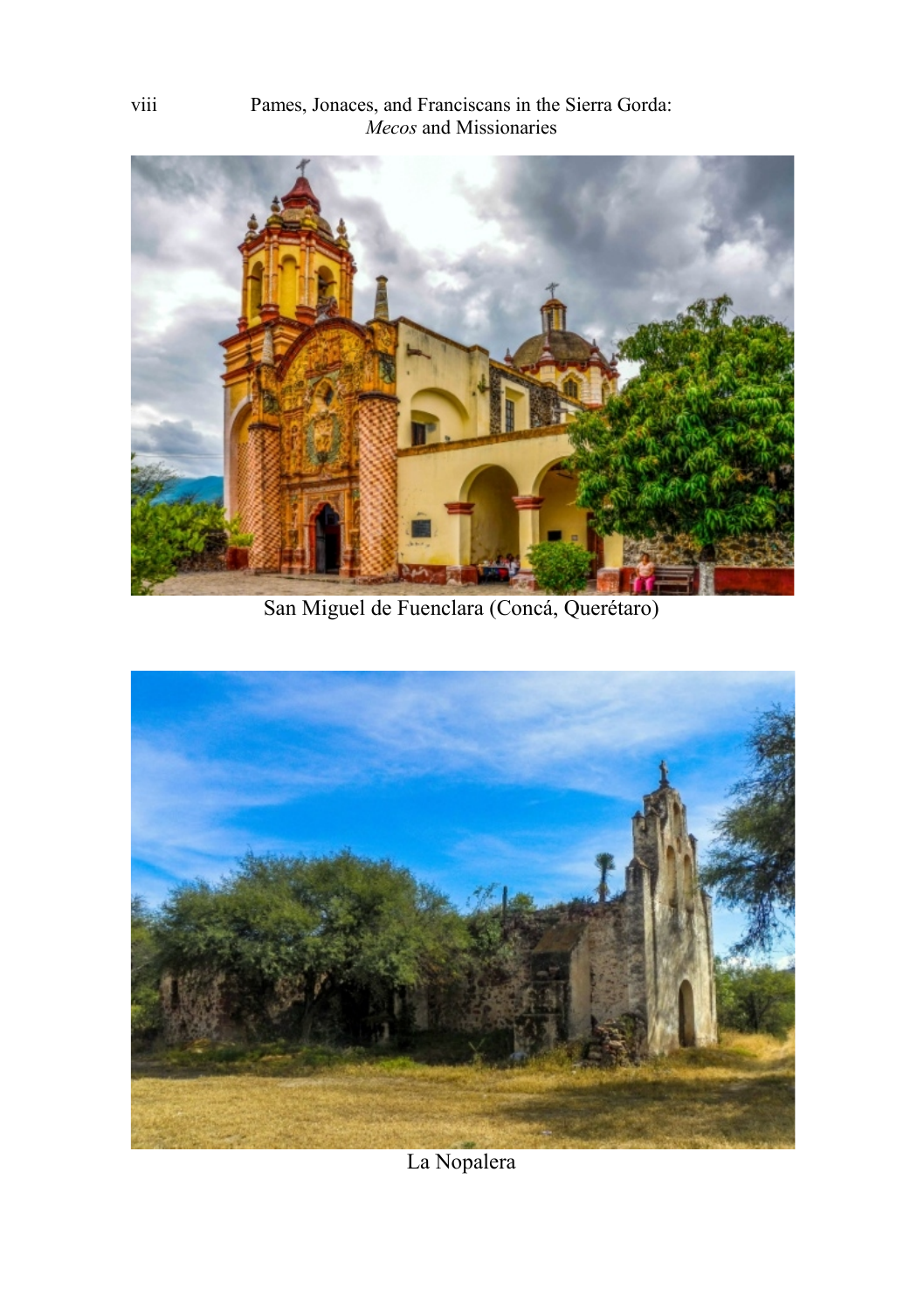Pames, Jonaces, and Franciscans in the Sierra Gorda: Mecos and Missionaries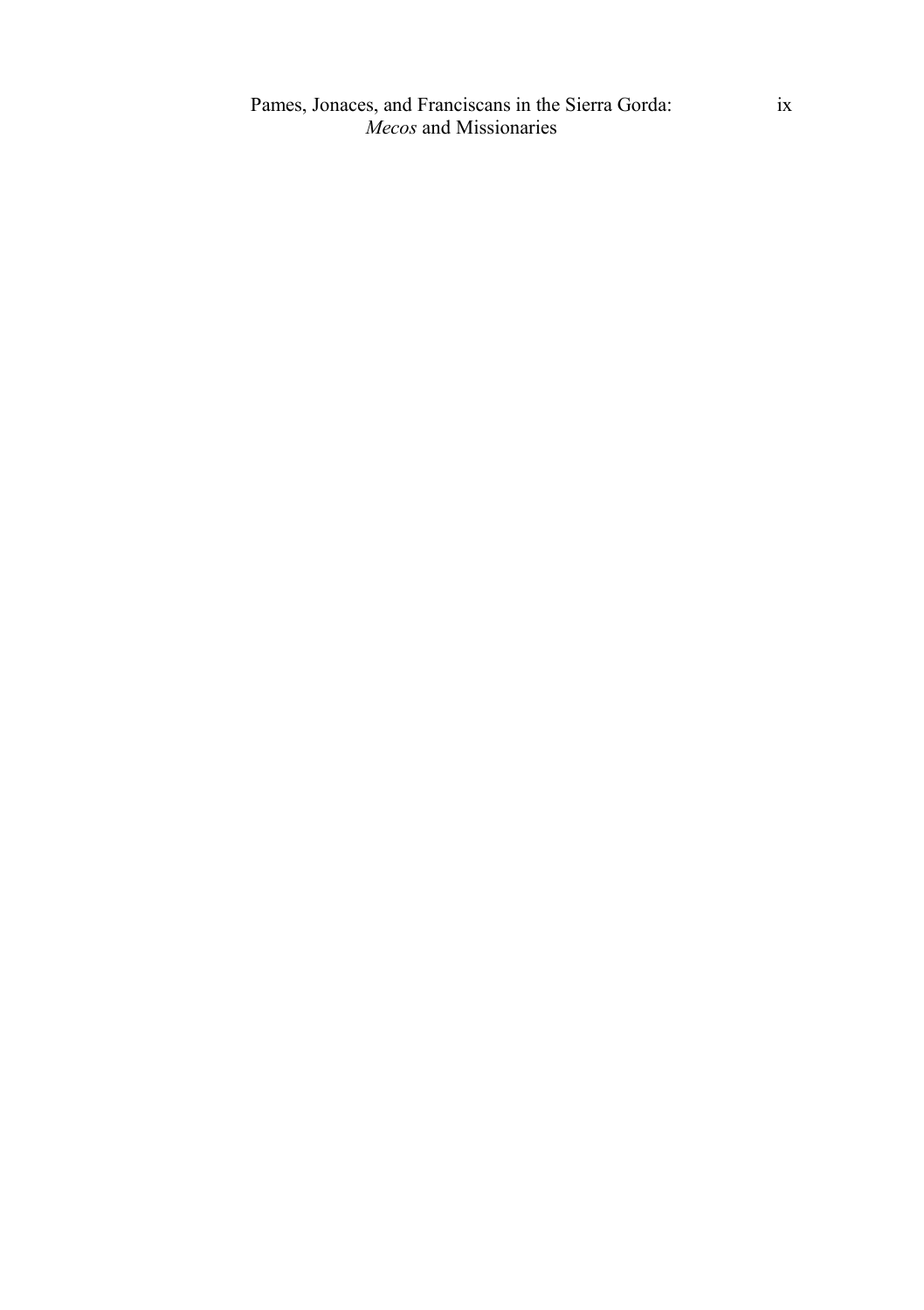## **TABLE OF CONTENTS**

| Introduction                                                                                                                                                                                                                                                                                                                                                                                                                                                                                                                                            |  |
|---------------------------------------------------------------------------------------------------------------------------------------------------------------------------------------------------------------------------------------------------------------------------------------------------------------------------------------------------------------------------------------------------------------------------------------------------------------------------------------------------------------------------------------------------------|--|
| The Geography of Colonization and Evangelization in Central Mexico                                                                                                                                                                                                                                                                                                                                                                                                                                                                                      |  |
| Beyond the Chichimeca Frontier                                                                                                                                                                                                                                                                                                                                                                                                                                                                                                                          |  |
| Creating Utopia                                                                                                                                                                                                                                                                                                                                                                                                                                                                                                                                         |  |
| Demographic Patterns on the Sierra Gorda Missions                                                                                                                                                                                                                                                                                                                                                                                                                                                                                                       |  |
| Conclusions                                                                                                                                                                                                                                                                                                                                                                                                                                                                                                                                             |  |
| Demographic Indicators of the Sierra Gorda Missions<br>Appendix 1A: Population of the Augustinian Missions in the Sierra<br>Gorda in 1743<br>Appendix 1B: The Dominican Missions in the Sierra Gorda Region,<br>c. $1700$<br>Appendix 1C: Population of the Dominican Missions in the Sierra<br>Gorda in 1743<br>Appendix 1D: Population of the Franciscan Missions in the Sierra<br>Gorda in 1743<br>Appendix 1E: The Number of Soldiers stationed in the Sierra Gorda<br>in 1743<br>Appendix 1F: Population of the Sierra Gorda Missions, in selected |  |
| years                                                                                                                                                                                                                                                                                                                                                                                                                                                                                                                                                   |  |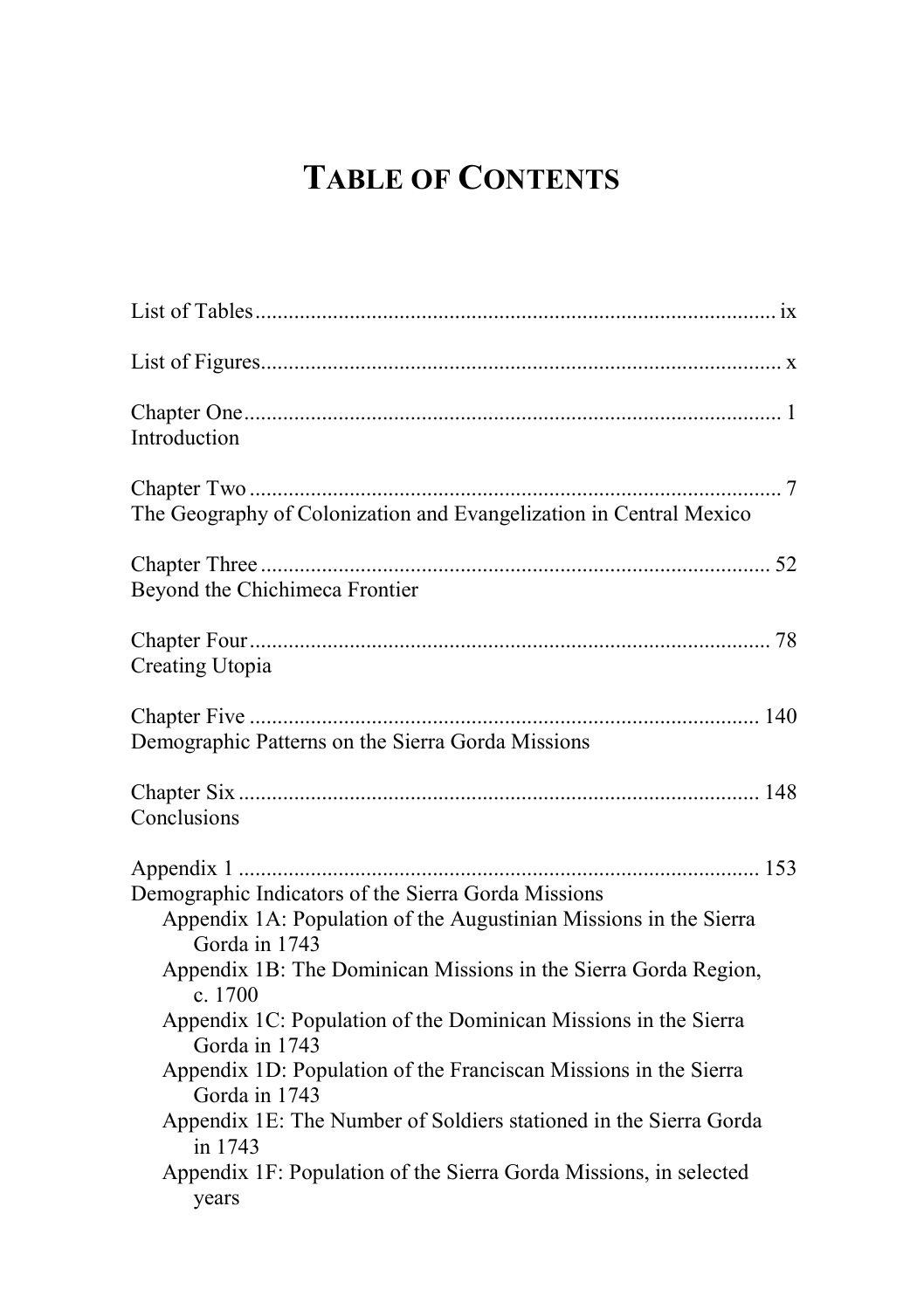| Pames, Jonaces, and Franciscans in the Sierra Gorda:<br>Mecos and Missionaries                                                                                                             | X1 |
|--------------------------------------------------------------------------------------------------------------------------------------------------------------------------------------------|----|
| Appendix 1G: Baptisms and Burials recorded in the Sierra Gorda<br>Missions, 1744-1764<br>Appendix 1H: The Average Family Size on the Sierra Gorda Missions,                                |    |
| in selected years<br>Appendix 1I: Children as a percentage of the Total Population<br>on the Sierra Gorda Missions<br>Appendix 1J: Structure of the Population of Tancoyol Mission in 1744 |    |
| Appendix 1K: Structure of the Population of Tilaco Mission in 1744                                                                                                                         |    |
| The Jesuit Missions among the Guaraní of the Río de la Plata Region:<br>A Visual Catalog                                                                                                   |    |
|                                                                                                                                                                                            |    |
|                                                                                                                                                                                            |    |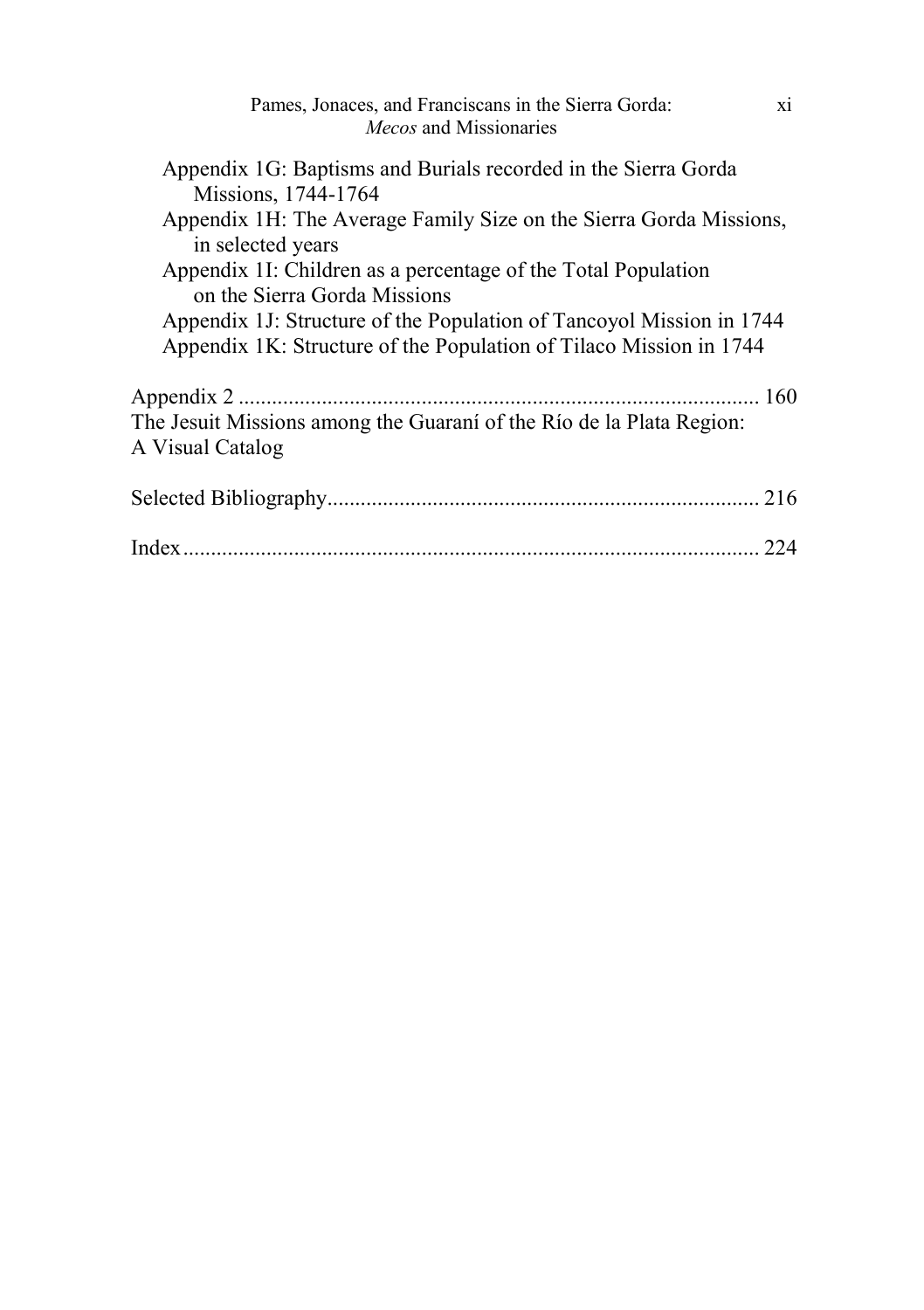### **LIST OF TABLES**

- Table 1: Franciscan *Doctrinas* in Michoacán c. 1570
- Table 2: Augustinian *Doctrinas* in Michoacán c. 1570
- Table 3: *Doctrinas* in Michoacán administered by the secular clergy c. 1570
- Table 4: The Population of selected *Doctrinas* in Michoacán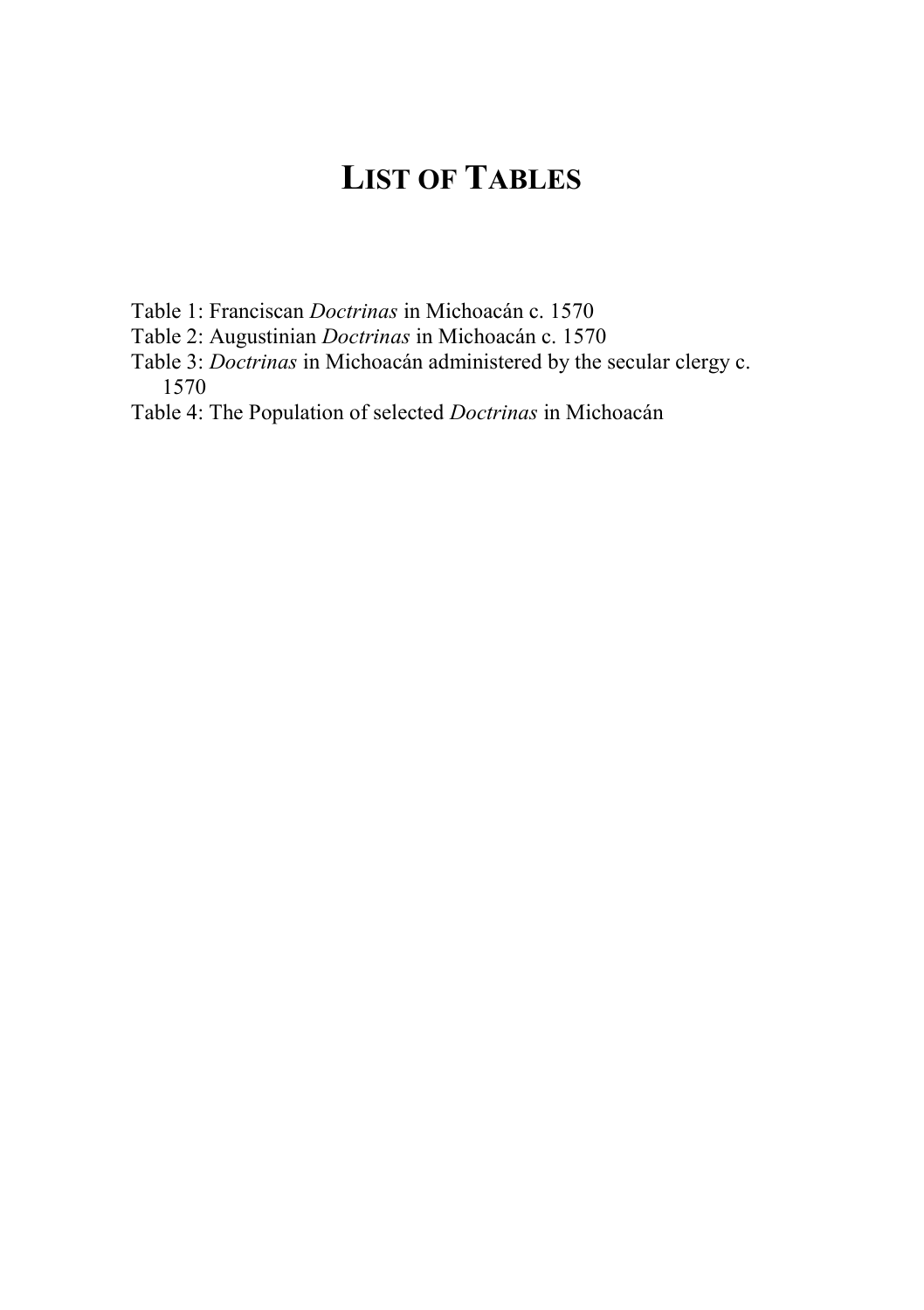### **LIST OF FIGURES**

- Fig. 1 San Antonio de Padua Charapan
- Fig. 2: The Franciscan *doctrina* in Peribán
- Fig. 3: The church and cloister in Angahuan
- Fig. 4: The church built at Tarécuato in the sixteenth century
- Fig. 5: The Atrial Cross
- Fig. 6: A group of girls bringing out a statue for a procession to be staged in San Lorenzo
- Fig. 7: The church, capilla de indios, and cloister at Tzintzuntzan
- Fig. 8: A 1580 map of Yuririapúndaro from the *relación geográfica*
- Fig. 9: The church and convent of San Pablo Yuririapúndaro
- Fig. 10: The volcano Paricutín
- Fig. 11: An historic photograph showing San Juan Parangaricutio and the volcano Paricutín
- Fig. 12: Santa Ana Zirosto
- Fig. 13: San Pedro Zacán
- Fig. 14: San Felipe de los Herreros
- Fig. 15: The portal of the *huatápera* in San Lorenzo
- Fig. 16: The *huatápera* chapel in San Lorenzo
- Fig. 17: The *huatápera* chapel in San Pedro Zacán
- Fig. 18: The Zacán *huatápera* complex
- Fig. 19: The painted ceiling in the Zacán *huatápera* chapel
- Fig. 20: The painted ceiling in the San Lorenzo *huatápera* chapel
- Fig. 21: The hospital and chapel in Acámbaro
- Fig. 22: The *huatápera* in Charapan
- Fig. 23: The *huatápera* chapel in Angahuan
- Fig. 24: The hospital chapel at San Nicolás Tolentino Huango
- Fig. 25: The *huatápera* chapel in Santa Fe de la Laguna
- Fig. 26: Design element on the façade of the church at Yuririapúndaro depicting a Chichimeca archer
- Fig. 27: The Augustinian *doctrina* Los Reyes Metztitlán (Metztitlán, Hidalgo)
- Fig. 28: The Augustinian *doctrina* at Xilitlán (Xilitla, San Luis Potosi)
- Fig. 29: The Dominican mission Santo Domingo de Guzmán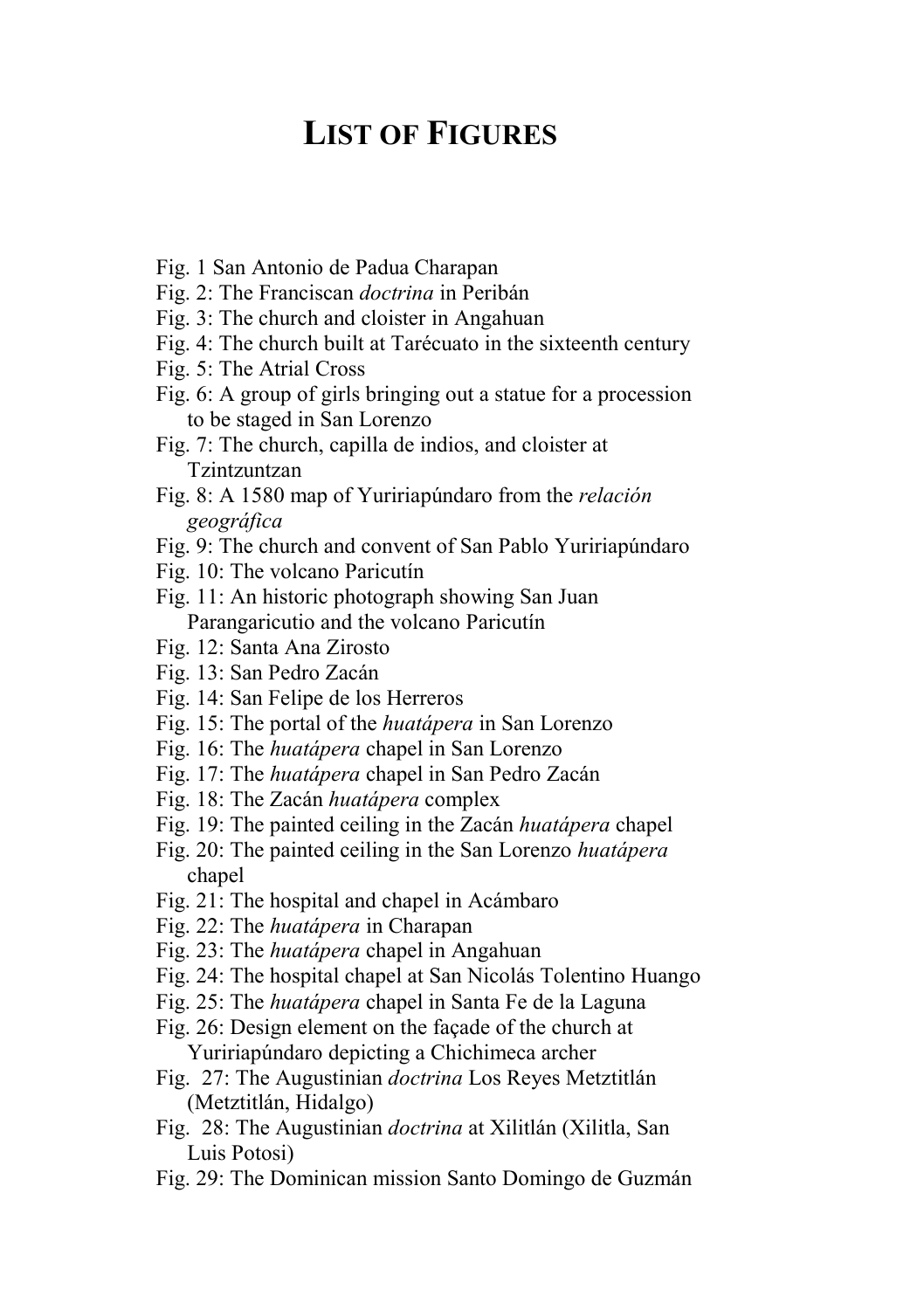Pames, Jonaces, and Franciscans in the Sierra Gorda: 14 *Mecos* and Missionaries

Soriano (Colón, Querétaro)

- Fig. 30: The ruins of the Dominican church at La Nopalera
- Fig. 31: The church at San Miguel de Palmas
- Fig. 32: The Franciscan *doctrina* San Pedro Tolimán (Tolimán, Querétaro).
- Fig. 33: The Franciscan *doctrina* San Juan Bautista Xichú de Indios
- Fig. 34: The Franciscan *doctrina* San Pedro y San Pablo de Cadereyta (Cadereyta, Querétaro)
- Fig. 35: The Franciscan church at Pachuca (Pachuca, Hidalgo)
- Fig. 36: San Fernando church (Mexico City) which was a part of the complex of the apostolic college of San Fernando founded in 1733
- Fig. 37: The Jesuit church at San Luis de la Paz (San Luis de la Paz, Guanajuato)
- Fig. 38: Ovens located at the Jesuit mining hacienda of Santa Brigida
- Fig. 39: Santiago Xalpa (Jalpan, Querétaro)
- Fig.40: San Miguel de Fuenclara (Concá, Querétaro)
- Fig.. 41: Agua de Landa (Landa, Querétaro)
- Fig. 42: Tancoyol (Tancoyol, Querétaro)
- Fig. 43: An architectural diagram of Tancoyol
- Fig. 44: N.S.P .San Francisco del Valle de Tilaco (Tilaco, Querétaro)
- Fig. 45: An architectural diagram of Tilaco
- Fig. 46: A 1791 drawing of San Carlos mission (Carmel, California)
- Fig. 47: Detail of an 1854 plat map showing the Santa Barbara mission complex (Santa Barbara, California)
- Fig. 48 Detail of an 1854 plat map showing the San Miguel mission complex (San Miguel, California)
- Fig. 49: The ruins of the first site of la Purísima Concepción mission (Lompoc, California)
- Fig. 50: A second photograph of the ruins of the first site of la Purísima Concepción mission (Lompoc, California)
- Fig. 51: A c. 1756 diagram of San Juan Bautista Mission (Rio Grande do Sul, Brazil)
- Fig. 52: A contemporary diagram of Candelaria mission (Misiones, Argentina)
- Fig. 53: Remains of the retaining wall of the terrace the mission complex was built on.
- Fig. 54: A 1786 diagram of the church and *colegio*.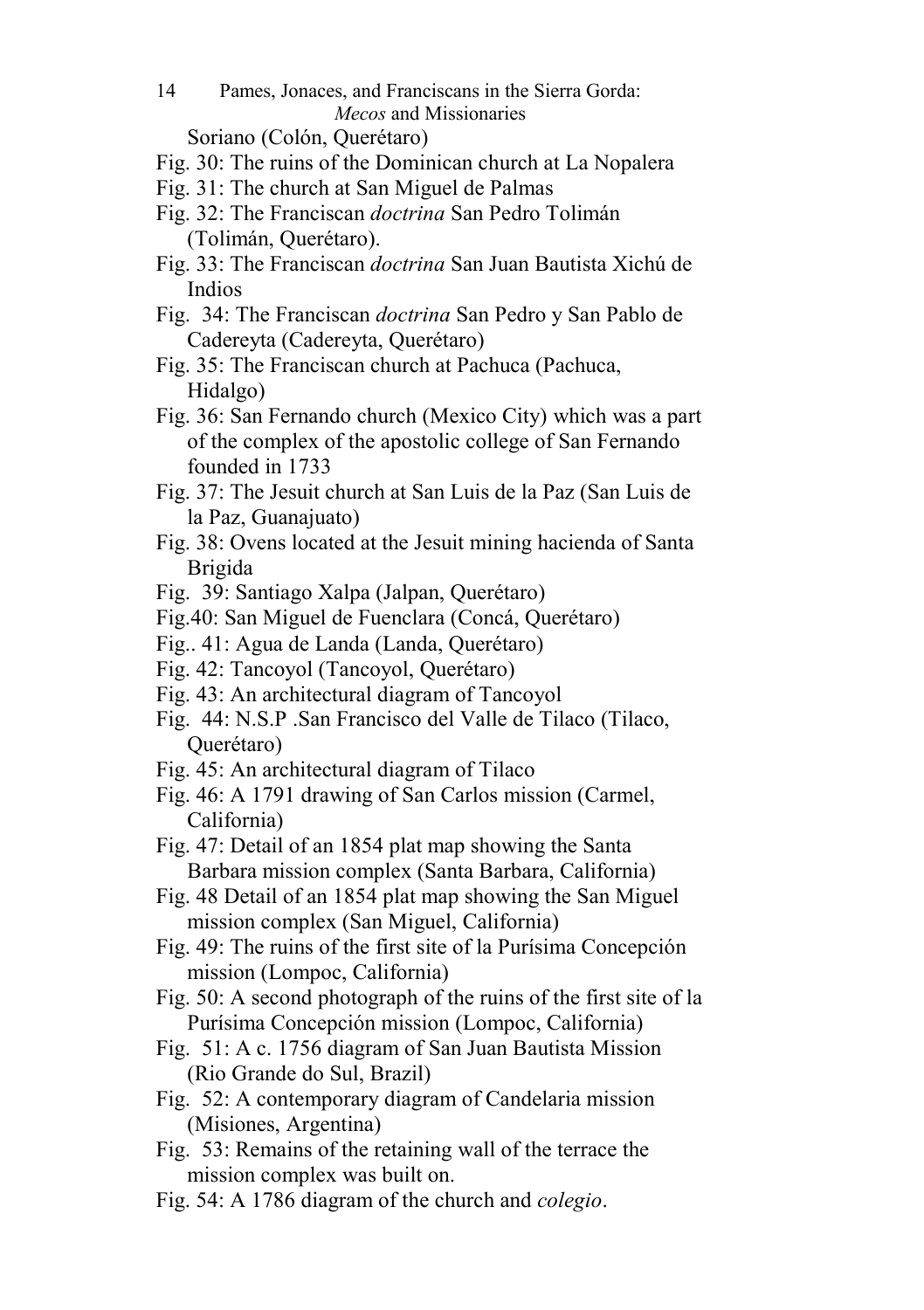- Fig. 55: A 1792 diagram of the Los Santos Mártires mission complex showing the church, colegio, and neophyte housing.
- Fig. 56: The church and *doctrina* complex at Calpulalpan (Tlaxcala).
- Fig. 57: Detail of the map mural depicting the "temporary" church mentioned by Antonio de Ciudad Real, O.F.M., what appears to be an "open chapel," and the *portería*.
- Fig. 58: Detail of the map mural depicting *visitas* of Calpulalpan. One *visita* is identified by a place glyph of a jaguar.
- Fig. 59: Detail of the map mural depicting *visitas* of Calpulalpan.
- Fig. 60: The *visita* of Santiago Cuaula (Tlaxcala).
- Fig. 61: The *visita* of San Felipe Sultepec (Tlaxcala).
- Fig. 62: The ruins of the pre-Hispanic town of Sultepec- Tecoaque (Tlaxcala).
- Fig. 63: A panel of the lower cloister Culhuacán *tebaída* series that depicts the Cerro Huixachtecatl (Cerro de la Estrella).
- Fig. 64: A detail of the mural depicting the hill and cave, Augustinians, and a deer.
- Fig. 65: Detail of a second panel of the lower cloister Culhuacán *tebaída* series depicting the local landscape, Augustinians in a blue desert landscape, deer, and three wild felines.
- Fig. 66: The *tebaída* mural in the *sala de profundis* of the Augustinian doctrina at Zacualpan (Morelos).
- Fig. 67: The *relación geográfica map of* Culhuacán that shows similarities to the *tebaída* murals in the lower cloister of the convent.
- Fig. 68: An embedded stone with the face of Tláloc.
- Fig. 69: An embedded flower stone on the upper bell-tower.
- Fig. 70: An embedded *chalchihuitl* stone in the lower belltower.
- Fig. 71: San Bernardino de Siena Xochimilco.
- Fig. 72: The interior of the church.
- Fig. 73: An embedded stone depicting a skull.
- Fig. 74: An embedded flower stone.
- Fig. 75: Three embedded stones at the rear of the bell-tower of Dolores Xaltocan.
- Fig. 76: An embedded stone of a corn plant at the rear of Dolores Xaltocan.